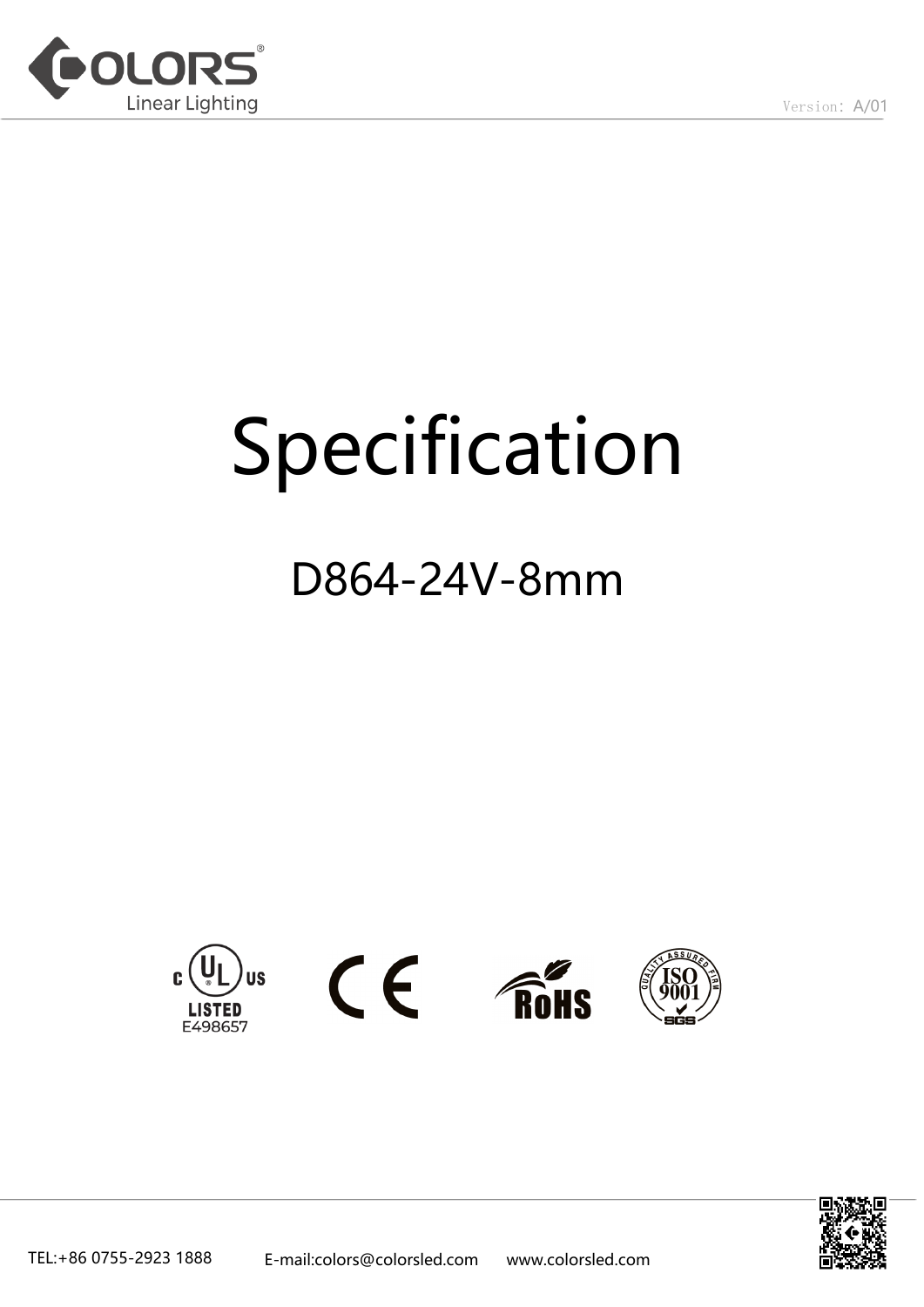

#### ▼General description

- ●Luminance efficiency up to 160LM/W
- ●Self-encapsulated design offers eight optional 1900-6000K white lights
- ●With life span over 60000H
- $\bullet$ Ta: -25~40°C; Tc: 75°C (max)

#### ▼Dimension





※Warranty is based on indoor use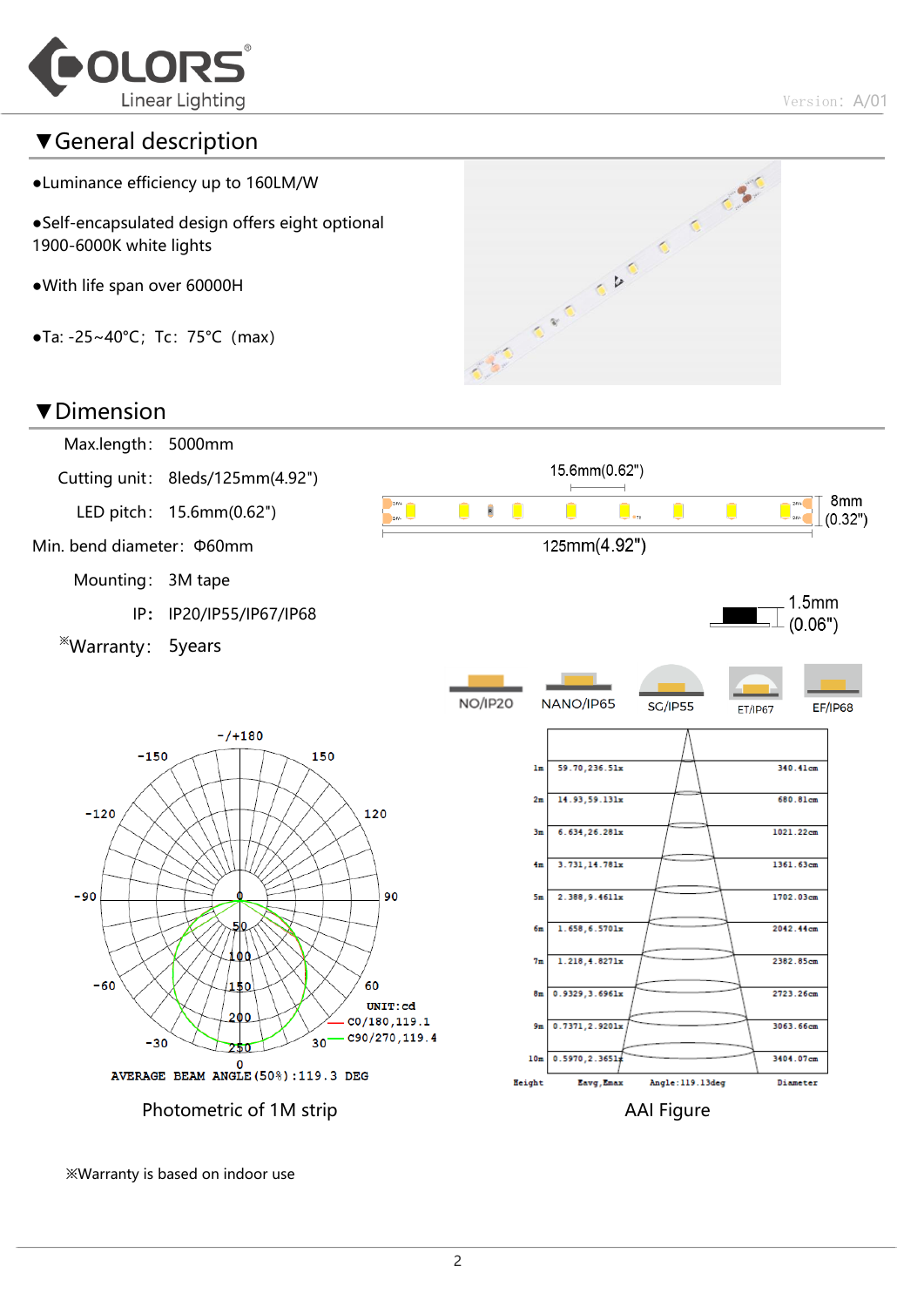

#### ▼Electronic & output data

| Input voltage: DC24V                                  |                                  |            |                  | Rated current: 0.18A(1m) /0.75A(5m) |                            |  |  |  |
|-------------------------------------------------------|----------------------------------|------------|------------------|-------------------------------------|----------------------------|--|--|--|
|                                                       | Typical Power: 4.3W(1m) /18W(5m) |            | CRI:             | 80/90/95                            |                            |  |  |  |
| Max.power: 4.8W(1m)                                   |                                  |            |                  | On-off times: 10000 (test times)    |                            |  |  |  |
|                                                       | Power range: $3.8 \sim 4.8W(1m)$ |            | Copper foil: 2oz |                                     |                            |  |  |  |
| <b>CRI</b>                                            | Color                            | <b>CCT</b> | Lumen(lm)        | Im/W                                | Energy<br>efficiency class |  |  |  |
| Ra > 80                                               | GW                               | 1900K      | 510              | 119                                 | $\mathsf F$                |  |  |  |
| Ra > 80                                               | LW                               | 2300K      | 570              | 133                                 | $\mathsf E$                |  |  |  |
| Ra > 80                                               | SW                               | 2700K      | 620              | 144                                 | E                          |  |  |  |
| Ra > 80                                               | <b>WW</b>                        | 3000K      | 650              | 151                                 | D                          |  |  |  |
| Ra > 80                                               | PW                               | 3500K      | 660              | 153                                 | D                          |  |  |  |
| Ra > 80                                               | <b>NW</b>                        | 4000K      | 680              | 160                                 | D                          |  |  |  |
| Ra > 80                                               | <b>DW</b>                        | 5000K      | 680              | 160                                 | D                          |  |  |  |
| Ra > 80                                               | W                                | 6000K      | 650              | 151                                 | D                          |  |  |  |
| Ra > 90                                               | GW                               | 1900K      | 420              | 98                                  | F                          |  |  |  |
| Ra>90                                                 | LW                               | 2300K      | 470              | 109                                 | F                          |  |  |  |
| Ra > 90                                               | SW                               | 2700K      | 510              | 119                                 | $\mathsf F$                |  |  |  |
| Ra > 90                                               | <b>WW</b>                        | 3000K      | 540              | 126                                 | $\mathsf E$                |  |  |  |
| Ra>90                                                 | PW                               | 3500K      | 545              | 127                                 | $\sf E$                    |  |  |  |
| Ra>90                                                 | <b>NW</b>                        | 4000K      | 560              | 130                                 | E                          |  |  |  |
| Ra > 90                                               | <b>DW</b>                        | 5000K      | 560              | 130                                 | $\sf E$                    |  |  |  |
| Ra>90                                                 | W                                | 6000K      | 540              | 126                                 | $\mathsf E$                |  |  |  |
| Ra > 95                                               | GW                               | 1900K      | 415              | 97                                  | F                          |  |  |  |
| Ra > 95                                               | LW                               | 2300K      | 460              | 107                                 | F                          |  |  |  |
| Ra > 95                                               | SW                               | 2700K      | 495              | 115                                 | F                          |  |  |  |
| Ra > 95                                               | <b>WW</b>                        | 3000K      | 520              | 121                                 | E                          |  |  |  |
| Ra>95                                                 | PW                               | 3500K      | 530              | 123                                 | $\sf E$                    |  |  |  |
| Ra>95                                                 | <b>NW</b>                        | 4000K      | 545              | 127                                 | E                          |  |  |  |
| Ra > 95                                               | <b>DW</b>                        | 5000K      | 545              | 127                                 | $\sf E$                    |  |  |  |
| $\pmb{0}$                                             | G                                | 525nm      | 410              | 95                                  |                            |  |  |  |
| $\pmb{0}$                                             | B                                | 470nm      | 85               | 20                                  | $\overline{\phantom{a}}$   |  |  |  |
| 1. The tolerance of output data can be vary up to 15% |                                  |            |                  |                                     |                            |  |  |  |

2.the output data tested according to IES TM-30-15

3.the output data is based on IP20/1merter, data of 5m in only for reference

4.IP protection process leads changes to size, CCT and luminous flux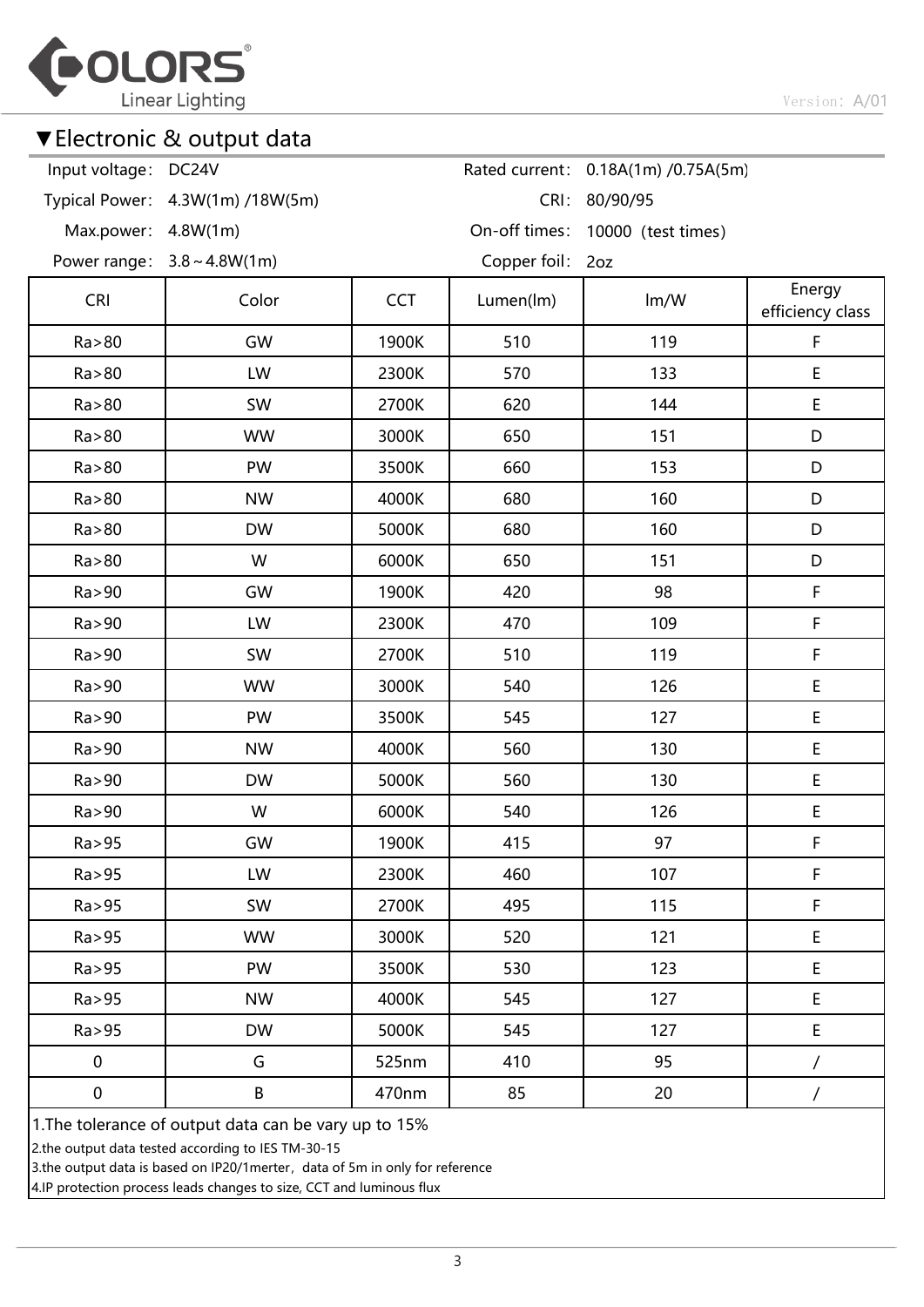



### ▼IP Process

| <b>IP Process</b> | Picture        | description              | <b>Size</b> | optional CCT/color for finished<br>product              | lumen<br>output rate |
|-------------------|----------------|--------------------------|-------------|---------------------------------------------------------|----------------------|
| <b>NO</b>         | <b>NO/IP20</b> | No proof                 | $8mm*1.5mm$ | 1900K/2300K/2700K/3000K/350<br>0K/4000K/5000K/6000K/G/B | 100%                 |
| <b>NA</b>         | NANO/IP65      | Nano-proof               | $8mm*1.6mm$ | 1900K/2300K/2700K/3000K/350<br>0K/4000K/5000K/6000K/G/B | 98%                  |
| SG                | <b>SG/IP55</b> | Gel coating              | $8mm*2.7mm$ | 2300K/3000K/3500K/4000K/600<br>0K/10000K/15000K/G/B     | 90%                  |
| ET                | <b>ET/IP67</b> | <b>Extrusion tube</b>    | 10mm*4.8mm  | 1900K/2300K/2700K/3000K/350<br>0K/4000K/5000K/6000K/G/B | 88%                  |
| EF                | <b>EF/IP68</b> | <b>Extrusion filling</b> | 10mm*5mm    | 2300K/2900K/3400K/3850K/580<br>0K/8750K/15000K/G/B      | 86%                  |

## ▼Accessories Information

| Name                          | Picture |  | Code            | description                                                                                                             |  |  |
|-------------------------------|---------|--|-----------------|-------------------------------------------------------------------------------------------------------------------------|--|--|
| Connector for<br>wire and FPC |         |  | 94-42-620800001 | 8mm width, 2PIN connector of wire and<br>FPC, suitable for white color strip,<br>NO/NA, 2PIN wire 18-22AWG              |  |  |
| Connector for<br>FPC and FPC  |         |  | 94-42-620800002 | 8mm width, 2PIN connector of FPC and<br>FPC, suitable for white color strip, NO/NA                                      |  |  |
| Connector for<br>wire and FPC |         |  | 94-03-00-0044   | 8mm width, 2PIN connector of wire and<br>FPC, suitable for white color and gel coating<br>strip, SG, 2PIN wire 18-22AWG |  |  |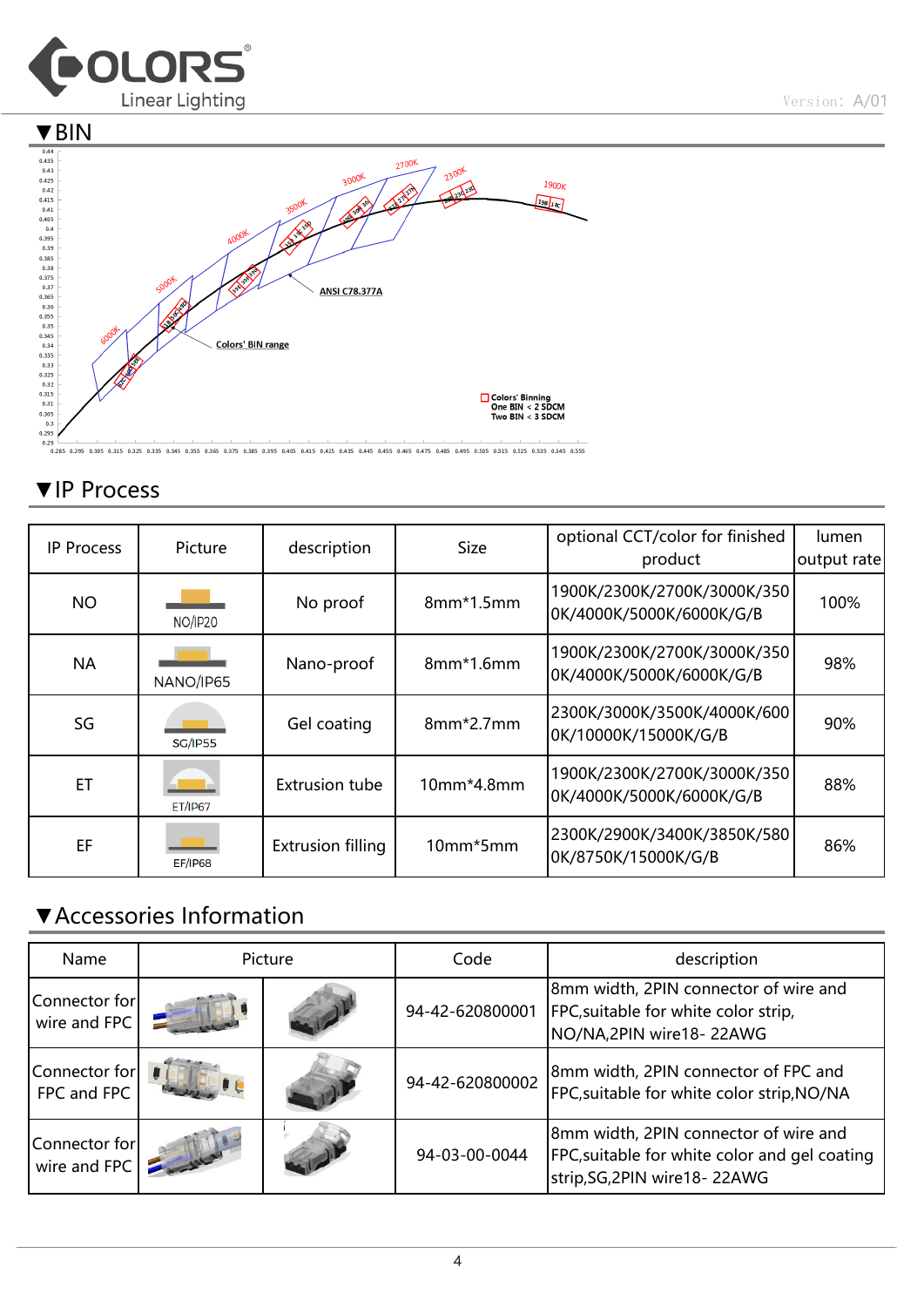

| Connector for<br>FPC and FPC |  |  | 94-03-00-0048  | 8mm width, 2PIN connector of FPC and<br>FPC, suitable for white color and gel coating<br>strip, SG |  |  |
|------------------------------|--|--|----------------|----------------------------------------------------------------------------------------------------|--|--|
| <b>Slim</b><br>connector     |  |  | 94-03-00-0065  | TSC-08-2, suitable for 8mm fpc to fpc<br>connection, IP20, 2pin, 10pcs per bag                     |  |  |
| FPC with wire                |  |  | 94-03-00-0066  | wire connection when using together with<br>TSC-08-2, IP20, 2PIN, 10PCS per bag                    |  |  |
| <b>Fixed Clip</b>            |  |  | 94-02-00-0002  | Silicone clip, screw: PA 3*8mm, suitable for<br>8mm FPC, EH/EF/ET strip                            |  |  |
| <b>Fixed Clip</b>            |  |  | 94-02-00-0017  | Fixed clip, transparent, 3*8mm self-tapping<br>screws, suitable for 8mm FPC, NO/NA LED<br>strip    |  |  |
| <b>Fixed Clip</b>            |  |  | 94-02-00-0015  | Fixed clip, transparent, 3*8mm self-tapping<br>screws, suitable for 8mm FPC, SG LED strip          |  |  |
| Silicone end<br>cap set      |  |  | 94-02-00-0021  | including end cap and plug, suitable for<br>8mm FPC,EH/ET/EF silicone extrusion strip              |  |  |
| Mounting<br>groove           |  |  | 94-02-00-0024  | Transparent PVC mounting groove, suitable<br>for 8mm FPC, silicone extruded EF/ET strip            |  |  |
| Stopper glue                 |  |  | 94-16-03010001 | Silicone gel, suitable for ST/ET/EH/EF/SF<br>waterproof LED strip                                  |  |  |

# ▼Order Code Formats

|   | 1: Category                       |   | 2: LED  |                         | 3: LED/m               |     | 4: Voltage                 |    | 5:FPC Width                   |              | 6: IP Process            | 7: CRI           |             |           | 8: CCT        |
|---|-----------------------------------|---|---------|-------------------------|------------------------|-----|----------------------------|----|-------------------------------|--------------|--------------------------|------------------|-------------|-----------|---------------|
| D |                                   | 8 | 2835    | 64                      | 64 LED                 | 24  | <b>24V</b>                 | 08 | 8 <sub>mm</sub>               | <b>NO</b>    | <b>NO</b>                | 8                | > 80        | GW        | 1900K         |
|   |                                   |   |         |                         |                        |     |                            |    |                               | <b>NA</b>    | <b>NANO</b>              | 9                | > 90        | LW        | 2300K         |
|   |                                   |   |         |                         |                        |     |                            |    |                               | SG           | Gel coating              | Н                | > 95        | <b>SW</b> | 2700K         |
|   |                                   |   |         |                         |                        |     |                            |    |                               | ET           | <b>Extrusion tube</b>    | 0                | $\mathbf 0$ | <b>WW</b> | 3000K         |
|   |                                   |   |         |                         |                        |     |                            |    |                               | EF           | <b>Extrusion filling</b> |                  |             | PW        | 3500K         |
|   |                                   |   |         |                         |                        |     |                            |    |                               |              |                          |                  |             | <b>NW</b> | 4000K         |
|   |                                   |   |         |                         |                        |     |                            |    |                               |              |                          |                  |             | <b>DW</b> | 5000K         |
|   |                                   |   |         |                         |                        |     |                            |    |                               |              |                          |                  |             | W         | 6000K         |
|   |                                   |   |         |                         |                        |     |                            |    |                               |              |                          |                  |             | G<br>B    | Green<br>Blue |
|   |                                   |   |         |                         |                        |     |                            |    |                               |              |                          |                  |             |           |               |
| D |                                   |   | 8       |                         | 64                     |     | 24                         |    | 08                            |              | <b>NO</b>                | 8                |             |           | GW            |
|   | 9: Silk Printing 10: Entery cable |   |         |                         | 11: Wire type          |     |                            |    | 12: Wire length 13: Tape type |              | 14: Label Type           | 15: Strip Length |             |           |               |
| N | Neutral                           | S | Single  | $\overline{\mathsf{A}}$ | red and black<br>cable | 012 | 12cm                       | W  | White 3M                      | $\mathsf{C}$ | <b>COLORS</b>            | 0500             | 5m          |           |               |
| C | <b>COLORS</b>                     | D | Doubel  |                         | <b>B</b> SM-male wire  | 020 | 20cm                       |    | Y Yellow 3M                   | S            | Customized               | 5000             | 50m         |           |               |
| S | Customized X                      |   | Nothing | $\mathsf C$             | SM-female<br>wire      | 050 | 50cm                       | R  | Red tape                      |              |                          |                  |             |           |               |
|   |                                   |   |         | X                       | Nothing                | 100 | 100cm                      | X  | Nothing                       |              |                          |                  |             |           |               |
|   |                                   |   |         |                         |                        | 0   | Nothing                    |    |                               |              |                          |                  |             |           |               |
|   | N                                 |   | S       |                         | A                      |     | 012                        |    | W                             |              | C                        | 0500             |             |           |               |
|   |                                   |   |         |                         |                        |     | D8642408NO-8GWNSA012WC0250 |    |                               |              |                          |                  |             |           |               |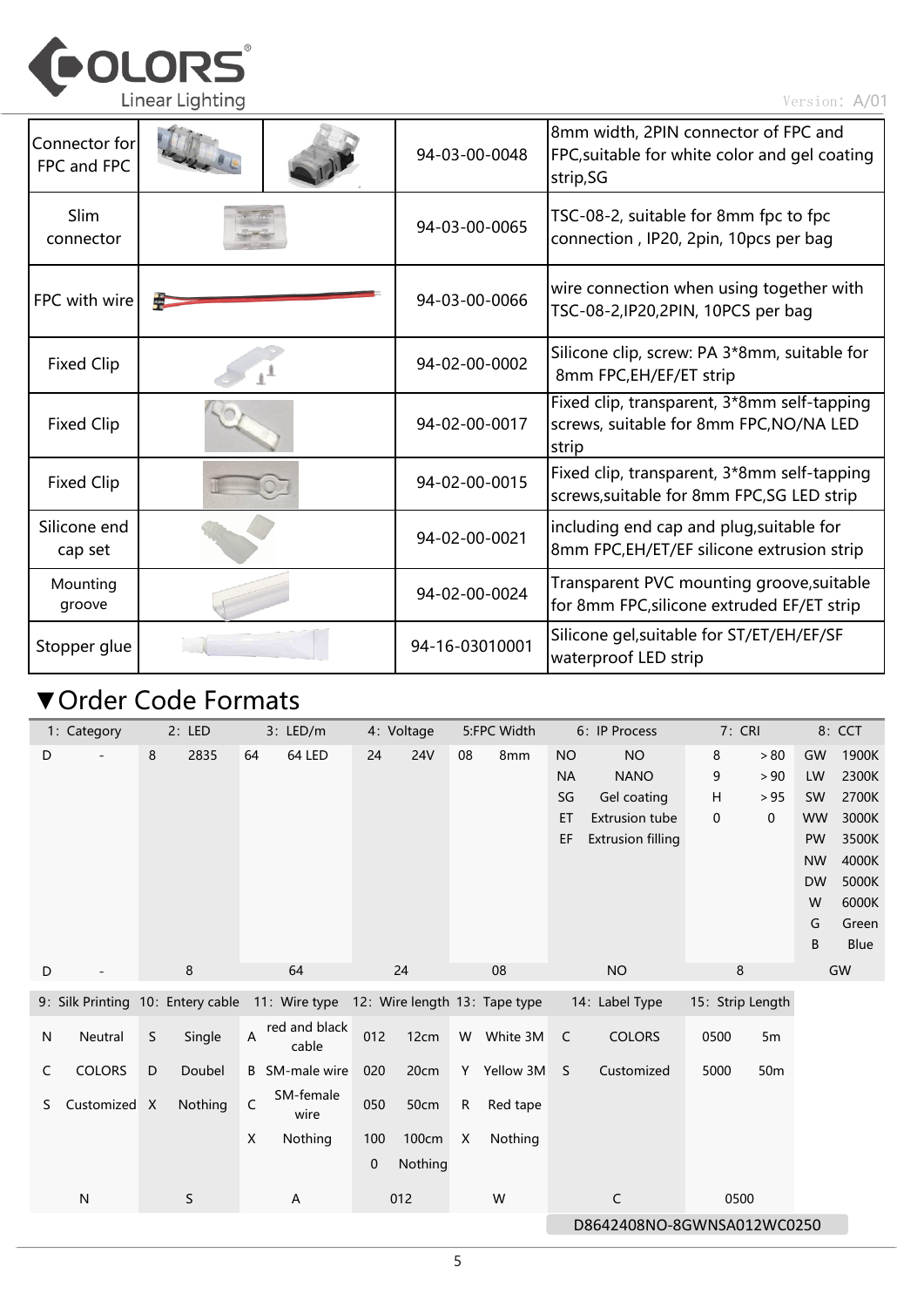

Version: A/01

# ▼Packing

#### Colors brand package



#### General customized package



| IP Process | Product<br>size(mm) | Product<br>quantity<br>(m/reel) | Product<br>quantity<br>(m/case) | Product net<br>weight(kg) | Net weight per box<br>(kg) | Gross weight<br>(kg) | Package size<br>(cm) |
|------------|---------------------|---------------------------------|---------------------------------|---------------------------|----------------------------|----------------------|----------------------|
| <b>NO</b>  | 5000*8*1.5          |                                 | 300                             | 0.108                     | 6.48                       | 7.452                | 41*41*26             |
| <b>NA</b>  | 5000*8*1.6          |                                 | 300                             | 0.11                      | 6.6                        | 7.59                 | 41*41*26             |
| SG         | 5000*8*2.8          |                                 | 300                             | 0.196                     | 11.76                      | 13.524               | 41*41*26             |
| ET         | 5000*10*4.8         |                                 | 200                             | 0.433                     | 17.32                      | 19.918               | 41*41*26             |
| EF         | 5000*10*5           |                                 | 200                             | 0.479                     | 19.16                      | 22.034               | 41*41*26             |

Remark: data with 10% tolerance

#### Engineering packaging of ET(IP67)/EF(IP67)

(free-soldering end caps with 40 cover per box could be ordered separately if needed)